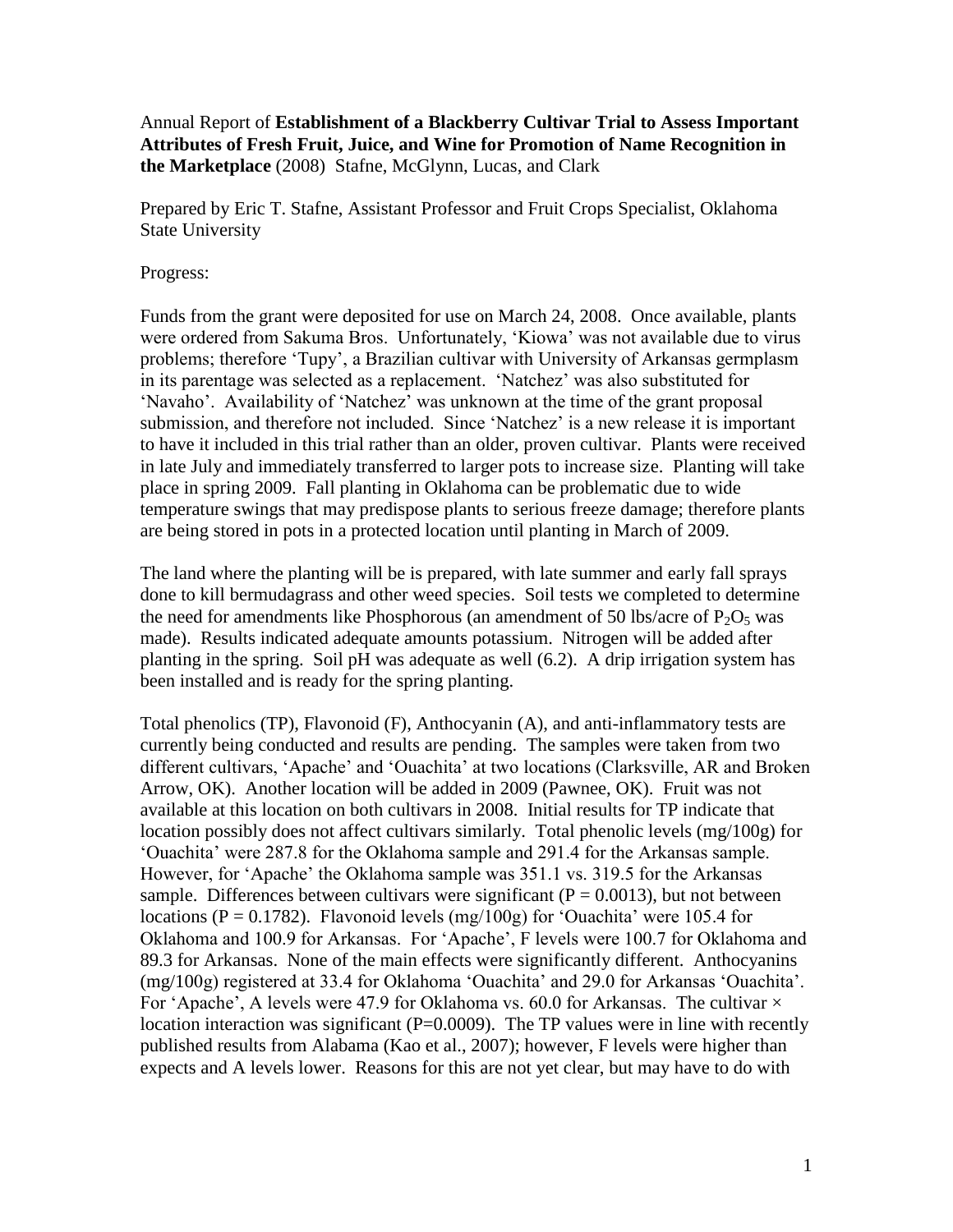maturity at harvest, environment, extraction method, or laboratory technique (Kao et al., 2007).

Sensory evaluation of fruit is set for January 21, 2009. The testing will take place on one day with volunteer taste panels consisting of faculty, staff, and students. Some of the traits to be evaluated in the fruit will be sweetness, seediness, astringency, texture, and overall acceptability. Sensory evaluation of juice/wine will be later in 2009 (as yet undetermined). Wine making will begin in January 2009. Other projects have necessitated a delay in the wine making process but those should be completed by January.

A "Blackberries for Wine" topic will be included in 2009 Grape Management Short Course. This short course runs from March through September. A visit to the research plots will also be a part of the educational experience of the students. Students of this course are generally the general public with ages ranging from 25-70; however, sometimes the course is taken for graduate credit by currently enrolled students.

A blackberry production workshop will be held April 8, 2009 at the Cimarron Valley Research Station in Perkins, Oklahoma. This workshop will cover all basic topics for blackberries including site selection, cultivar choice, IPM, marketing, irrigation, and other pertinent topics as well as current grower perspectives. Sustainable production will be a focus.

Tentative outline of Workshop, April 8, 2009

| 8-8:10am      | Introduction to Workshop<br>(Eric Stafne, Assistant Professor and Fruit Crops Specialist)                                  |
|---------------|----------------------------------------------------------------------------------------------------------------------------|
| $8:10 - 8:30$ | What does Sustainability Mean and where do Blackberries Fit?<br>(Kefy Desta, Assistant Professor, Sustainable Agriculture) |
| 8:30-8:50     | <b>Blackberry Enterprise Budget</b><br>(Roger Sahs, Extension Associate)                                                   |
| $8:50-9:10$   | <b>Blackberry Basics and Site Selection</b><br>(Eric Stafne)                                                               |
| $9:10-9:30$   | <b>Cultivar Selection</b><br>(Eric Stafne)                                                                                 |
| $9:30-9:50$   | Fertilizer Application and Weed Control<br>(Sue Gray, Tulsa County Extension Educator)                                     |
| 9:50-10:00    | <b>Break</b>                                                                                                               |
| 10:00-10:30   | Irrigation Design and Installation                                                                                         |